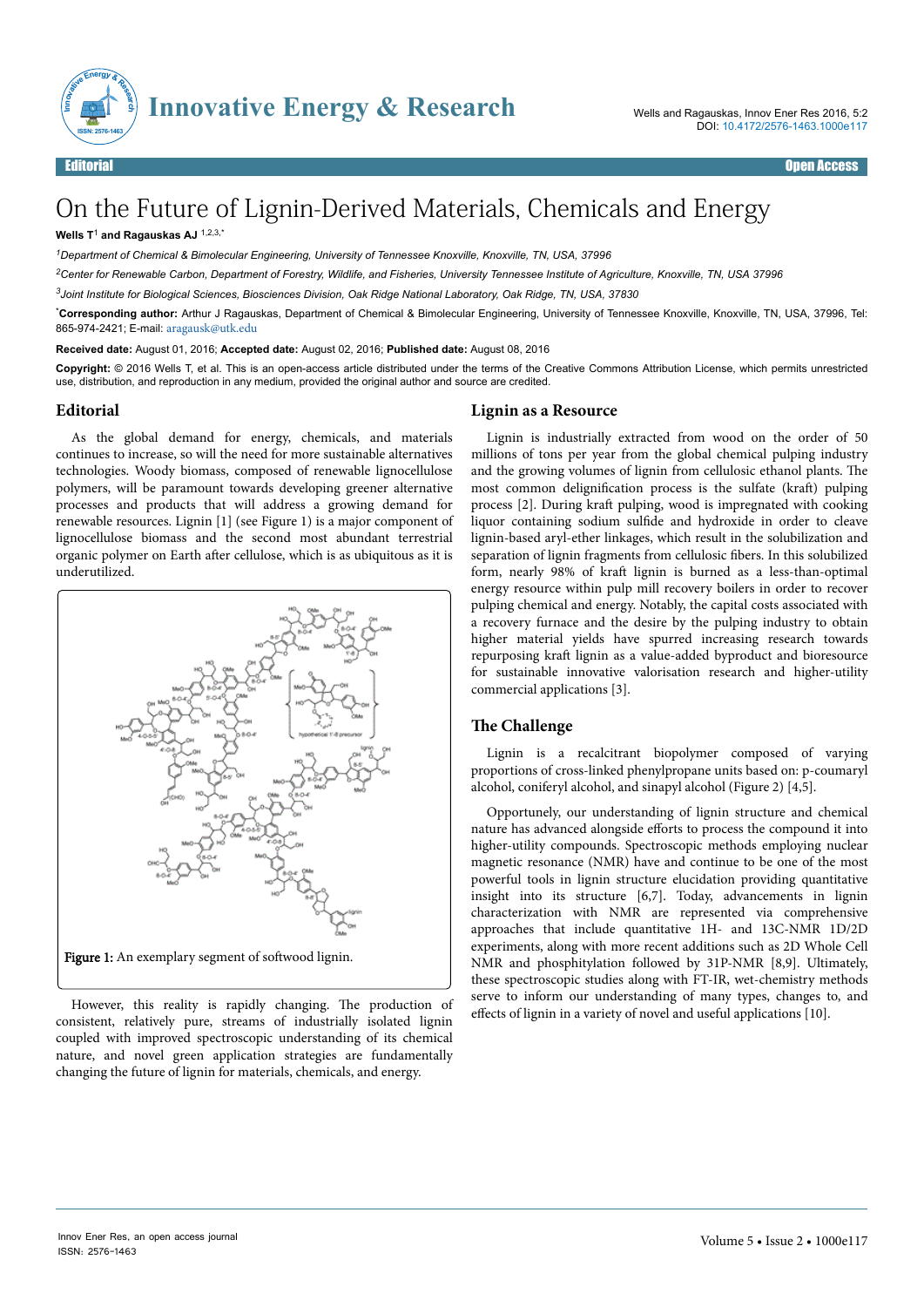

# **Applications of Lignin for Biochemical and Biomaterials and Bioenergy**

Lignin from chemical pulping operations, as well as increasing quantities of lignin from commercial cellulosic ethanol plants are considered to be promising resources for the production of renewable aromatic chemicals and biofuels via lignin pyrolysis. With the use of catalysis, pyrolysis experiments can be designed to thermally decompose lignin into phenolics and other substituted aromatics [11]. Although the phenolic compounds have valuable commercial markets, the diverse mixture of compounds makes purification difficult and either new pyrolysis process chemistry needs to be developed to narrow the product stream and/or improved deoxygenation and upgrading chemistry must be developed to yield a fungible fuel product. Additionally, pyrolysis of lignin also yields valuable gases as a byproduct that can be captured and used as an energy resource or chemically upgraded to higher molecular weight compounds. Нe process also generates a bio-char fraction that has applications in air, soil and wastewater treatment [12,13].

Beyond degradative-strategies, lignin also has a number of applications as a "drop-in" material for industrial composites and admixtures [14]. Нis is particularly valuable as the loading of lignin in strictly synthetic polymers can yield composites with equivalent or improved physical properties with the additional benefit of improving environmental and cost performance issues. Lignin as an admixture also better leverages supplies of limited fossil fuels as a feedstock used to produce synthetic polymeric building blocks [15]. As such, lignin has been implemented as a component in polyethylene, rubber, and thermoplastic composites among many other types [15-18]. Interestingly, lignin also imparts natural antioxidant, rheological or antidegradation properties beneficial for drop-in additives in current products such as an dispersants, cements, paint additives, inks, and dyes [3,19,20].

Future lignin opportunities include the generation of adhesives, resins, and carbon fibers [21,22]. Carbon fibers are essentially graphite fibers that are virtually 500% stronger than steel, yet at only 20-30% of the weight consequence. Moreover, carbon fibers also have a thermal expansion that is lower than most commonly used alloys implemented today and can be spun into a strand thinner a hair of a human beingbut with the tensile strength greater than titanium or shaped into rigid molds are be suitable for many applications in the automotive, aviation and power generation industries. For example, carbon fibers as a replacement for aluminium parts in the manufacturing of cars would reduce the weight of the vehicle without sacrificing strength, thereby improving fuel efficiencies without sacrificing the performance properties of today's motors or electric/hybrid engine systems that are in use today. Despite these promising mechanical properties,

mainstream penetration of carbon fibers is inhibited due to the cost of conventional precursory materials such as petroleum-derived polyacrylonitrile; while lignin has considerable potential as a renewable building block that can reduce the cost of carbon fiber manufacturing, the promise of high-performance lignin-derived carbon fibers remains a research challenge. This specific consequence is due to limited strength profile properties of lignin based carbon-fibers and yet our advancing understanding of the chemical nature of lignin, properties associated with lignin-based carbon fibers, and novel carbonization strategies suggest that these issues will be overcome [3,5,23,24].

Lastly, lignin has been investigated as a feedstock for bioenergy development. Нis is particularly imperative as the needs for sustainable energy platforms will only increase over the next decades as industrialized and developing nations countries continue to advance and will need increased energy and fuels [25]. While pyrolysis coupled with hydrogenation studies have been demonstrated to yield gasolinelike molecules from lignin, low-energy biological exploits have been reported that make use of oil-producing (oleaginous) microbes with an  $affinity$  to degrade plant materials, including lignin [26,27]. The oils, produced by these microbes are intracellularly stored as triacylglycerides, which can be readily transesterified into long-chain fatty acid methyl esters (FAMEs) that have applications as a fungible biodiesel [28]. Recently, a promising organism for biodiesel production is oleaginous Rhodococci which can utilize the aqueous waste streams of a biorefinery waste . These effluents generally contain degraded lignin and carbohydrates, which are simultaneously processed by oleaginous microbes to produce triacylglycerols that can be esterified into FAMEs [29]. Interestingly, the conversion of lignin-contaminated effluents into biodiesel can provide a strategic avenue to better optimize biofuel production and waste stream treatment for a number of industries [30,31]. Moreover, engineered strains of Rhodococci can potentially accumulate high-value metabolic intermediates as opposed to specialty oils for an even broader impact in biotechnological markets [32].

Overall, the future of lignin for advanced materials, chemicals, energy has reached a near unprecedented potential. Нe avenues for lignin valorization are plentiful, substantial, and feasible. Hence, while our understanding of the biopolymer continues to improve, so will the marketable applications.

## **References**

- 1. ORNL (2016).
- 2. Kozlowski R, Batog J, Kubica S, Sytniewski L (2012) Nanolignin as an effective UV blocker for fabrics, nonwoven and polymers foils. Sci Isr Technol Adv 14: 69-73.